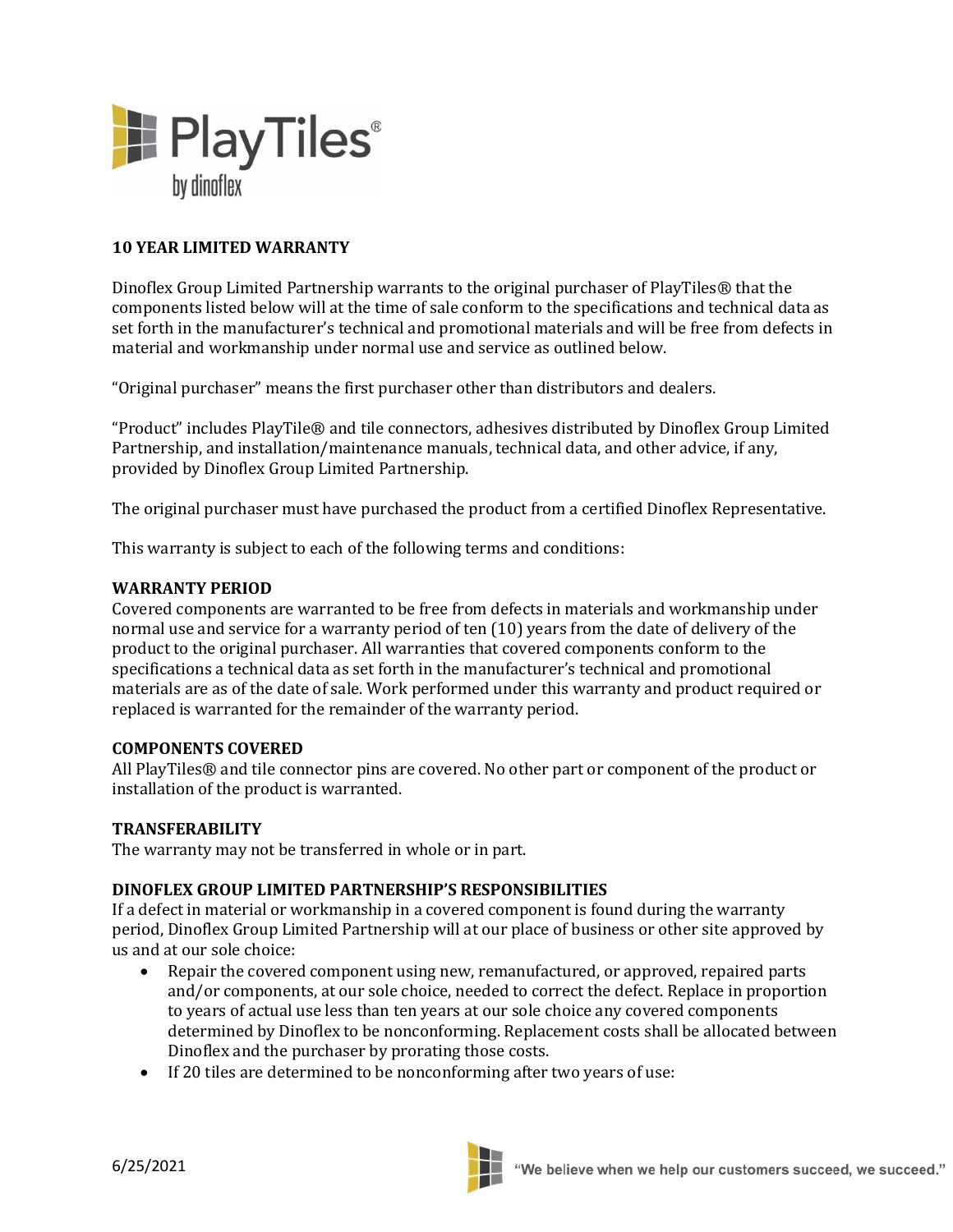- $\circ$  Dinoflex will supply 8/10ths equal to 16 replacement tiles at no cost to the purchaser.
- o Purchaser will be responsible for buying 2/10ths equal to 4 replacement tiles.

## **PURCHASER RESPONSIBILITIES**

The purchaser is responsible for:

- Proper staggered installation of the product in compliance with the installation guidelines and all applicable regulations, standards, and guidelines for safety surfacing around playground equipment.
- Selecting appropriate tile thickness for the subsurface, playground equipment and desired impact attenuation properties and testing periodically to ensure such properties are maintained.
- Using the product in an application for which it was designed in accordance with the manufacturer's published technical and promotional materials and refraining from any misuse or unauthorized modifications to the product.
- Properly and adequately maintaining the product in accordance with the maintenance guidelines.
- Ensuring that the product is not exposed to petroleum distillate (solvents, chlorine, acidic chemicals), industrial oils or cleaning methods not approved by the manufacturer.
- Notifying Dinoflex Group Limited Partnership of any defect promptly and in any event within sixty (60) days of discovering the defect.
- Complying with all reasonable requests of the manufacturer in the administration of the warranty claim, including permitting the manufacturer to inspect any nonconforming product as installed before it is removed.
- Removal and re-installation of the product in connection with warranty service unless otherwise agreed in writing by the manufacturer.

# **Failure of the purchaser to comply with any of the foregoing responsibilities shall void the warranty.**

# **ADDITONAL LIMITATIONS**

Dinoflex Group Limited Partnership shall not be responsible for:

- Any use or installation which in the sole judgment of Dinoflex Group Limited Partnership is improper.
- The skirting on the tile is not structural and does affect the fall height, inconsistencies of the skirting is not considered a defect of the product.
- Preparation of a subbase not specifically approved by Dinoflex Group Limited Partnership.
- Attachments, accessory items, and parts not sold by Dinoflex Group Limited Partnership.
- Integration of the product with other products, parts or components not covered by a Dinoflex Group Limited Partnership warranty.
- Addition of ingredients at purchaser's request.
- Exact matching of shade, color, and color distribution.
- Abuse, neglect, alteration, accident, act of God, vandalism, and/or improper repair. If the product is damaged due to an occurrence of a natural disaster include, but not limited to, flooding, earthquakes, tornadoes, hurricanes, etc.
- Purchaser's unreasonable delay in making the covered component available for inspection as installed after notice of potential problem.
- Normal wear and tear and aging of your product due to normal usage is not covered by this warranty.

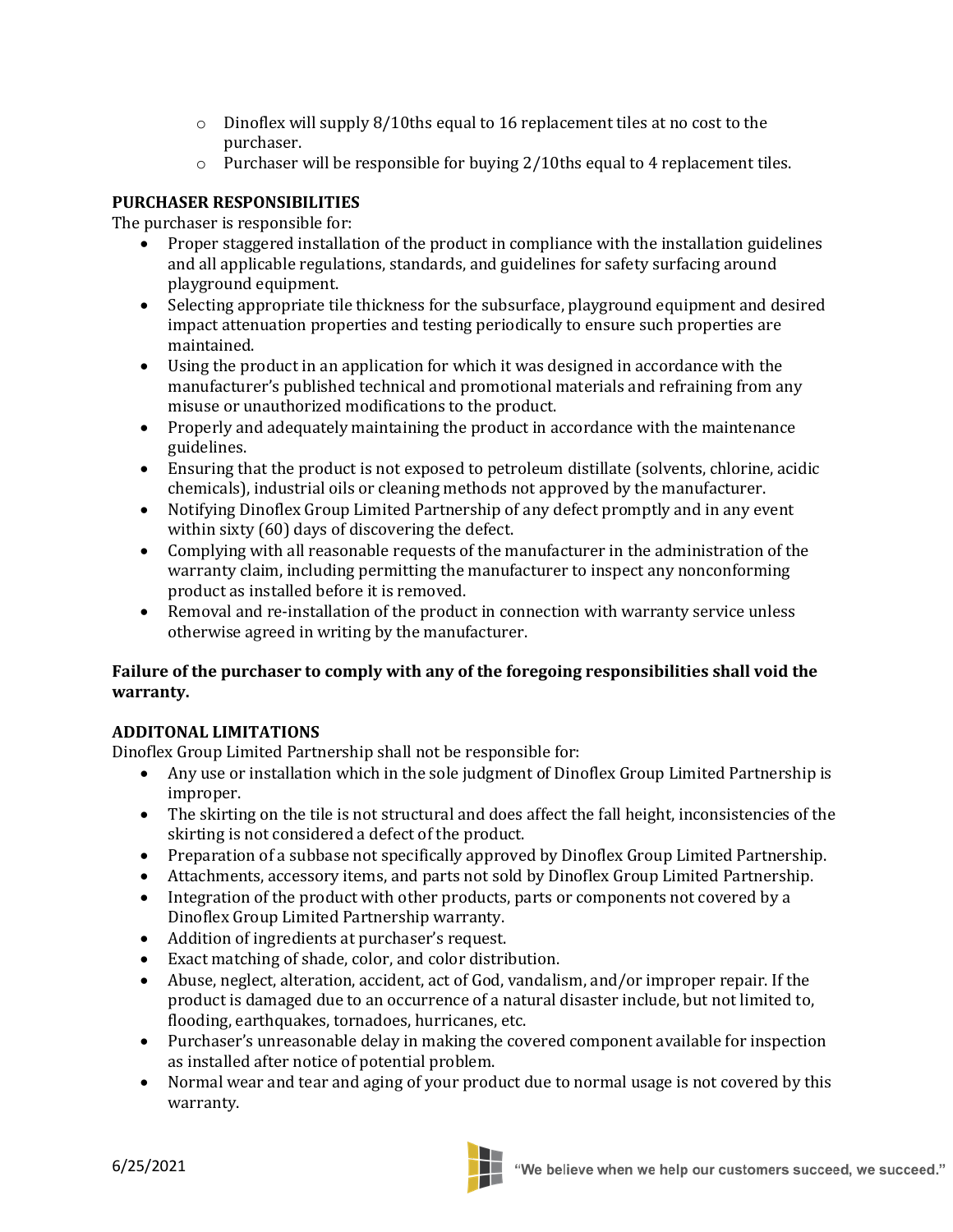- Any defect determined by Dinoflex not to be due to a defect caused by Dinoflex (e.g. if it is attributable to alteration, modification, negligence, or misuse by the customer or another person) is not covered by this warranty.
- This warranty is in lieu of all other representations, warranties, guarantees, obligations, or liability, expressed or implied, including any warranty of merchantability for a particular purpose other than resilient rubber floor covering.
- Any express or implied promise made by any salesperson or representative.
- Tears, burns, cuts or damage due to improper installation, improper use or improper cleaning agents or maintenance methods.
- Labor costs for installation of original or replacement material.
- Sale of "remnants", "seconds", "off goods" or other irregular (non-first quality) flooring materials. With respect to "seconds", "off goods", or "remnants" such are sold "as is," and Dinoflex makes no warranties whatsoever, express or implied with respect thereto, including warranties of merchantability or fitness for a particular purpose.
- Material installed with obvious defects.
- Installation of Dinoflex products with adhesives other than those recommended by Dinoflex.
- Fading and/or discoloration resulting from heavy sunlight penetration and ultraviolet ray exposure from direct or glass-filtered sunlight.
- Material that is not installed and maintained as recommended by Dinoflex.
- Environments where the product will be exposed to animal fats, vegetable oils, grease, or petroleum-based materials. (i.e.: commercial kitchens or auto repair facilities.)
- Differences in color between products and photography.
- Density deviations between product, samples, and photography.
- The material is used in applications/locations other than those for which it was designed.
- Damage to flooring products from pallet jack and tow-motor traffic.
- Difference in color/shading variations with actual samples, printed illustrations and/or previously purchased Dinoflex products.
- The mat releases from the adhesive over time due to heavy vehicle (forklift) traffic.
- The original purchaser fails to comply with all terms and conditions stated herein.
- Repairs, alterations, or modifications are made to the surfaces without prior consultation, consent, or authorization from Dinoflex. Removal and re-installation of the Product in connection with warranty service unless otherwise agreed in writing by the Manufacturer.
- Payment for the product has not been made in full

## **DINOFALL SYSTEM**

- Dinoflex DinoFall System panels are warranted for a period of ten (10) years.
- Panels are warranted against cracking, shattering, or deteriorating under normal and proper use and shall be free from defects in material and workmanship.
- Panels will not compress by more than fifteen (15%) during the warranty period as long as they are not subjected to stress loads in excess of those that ordinarily occur.
- Replacement costs shall be allocated between Dinoflex and the purchaser by prorating costs.
- Any damage or defect resulting in whole or in part from fire or natural disaster, improper handling, improper use, improper installation, expansion, subsidence, shifting, compression or erosion of, or other defect in the subsurface or excessive load stress is not the responsibility of Dinoflex and is not covered by this Limited Warranty.